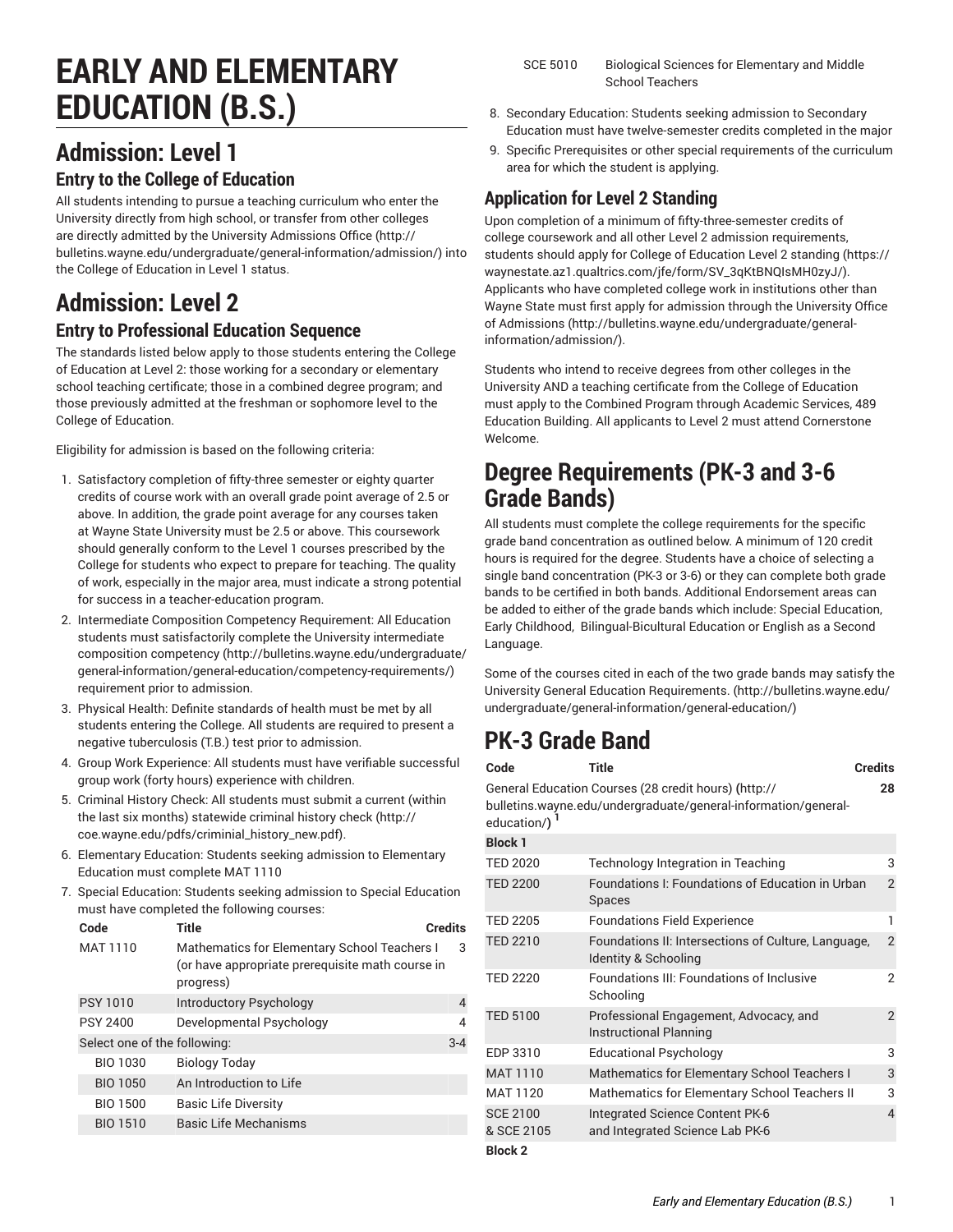| <b>Total Credits</b> |                                                                      | 107               |
|----------------------|----------------------------------------------------------------------|-------------------|
| <b>TED 5780</b>      | <b>Student Teaching &amp; Seminar</b>                                | $12 \overline{ }$ |
| <b>Block 3</b>       |                                                                      |                   |
| <b>ELE 6805</b>      | Clinical Experience for Integrated Curriculum and<br>Pedagogy (PK-6) | 2                 |
| <b>ELE 6800</b>      | Methods for Integrated Curriculum and Pedagogy<br>$(PK-6)$           | 3                 |
| ELE 6100             | Planning and Implementing Preschool Curriculum                       | 3                 |
| <b>ELE 6600</b>      | Social Studies Methods (PK-6)                                        | 3                 |
| SSE 6720             | Social Studies Disciplines for Elementary Teachers<br>Ш              | 3                 |
| <b>SSE 5720</b>      | Social Studies Disciplines for Elementary Teachers                   | 3                 |
| <b>ELE 6550</b>      | Science Curriculum and Methods (PK-6)                                | 2                 |
| <b>ELE 6375</b>      | Mathematics Clinical Experience (PK-3)                               | 1                 |
| <b>ELE 6370</b>      | Mathematics Methods (PK-3)                                           | 3                 |
| <b>ELE 6350</b>      | Mathematics Foundations (PK-6)                                       | 3                 |
| <b>ELE 6225</b>      | Literacy Methods II (PK-6)                                           | 3                 |
| <b>ELE 6211</b>      | Literacy Clinical Experience (PK-3)                                  | $\mathbf{1}$      |
| ELE 6210             | Literacy Methods I (PK-3)                                            | 3                 |
| <b>ELE 6200</b>      | Diverse Children's Literature for Elementary<br><b>Teachers</b>      | 3                 |
| ELE 6205             | <b>Literacy Foundations</b>                                          | 3                 |
| <b>ELE 6020</b>      | Foundations of Early Childhood Education                             | 3                 |

<sup>1</sup> The remaining General Education requirements will be satisfied by required coursework. Quantitative Experience (QE) will be satisfied by MAT 1110 or MAT 1120. One of the Natural Scientific Inquiry (NSI) required courses and the Natural Scientific Inquiry with Lab (NSIL) requirement will be satisfied by the combination of SCE 2100 and SCE 2105.

## **3-6 Grade Band**

| Code                          | Title                                                                                                                  | <b>Credits</b> |
|-------------------------------|------------------------------------------------------------------------------------------------------------------------|----------------|
| education/)                   | General Education Courses (28 credit hours) (http://<br>bulletins.wayne.edu/undergraduate/general-information/general- | 28             |
| <b>Block 1</b>                |                                                                                                                        |                |
| <b>TED 2020</b>               | <b>Technology Integration in Teaching</b>                                                                              | 3              |
| <b>TED 2200</b>               | Foundations I: Foundations of Education in Urban<br><b>Spaces</b>                                                      | $\overline{2}$ |
| <b>TED 2205</b>               | <b>Foundations Field Experience</b>                                                                                    | 1              |
| <b>TED 2210</b>               | Foundations II: Intersections of Culture, Language,<br>Identity & Schooling                                            | $\overline{2}$ |
| <b>TED 2220</b>               | Foundations III: Foundations of Inclusive<br>Schooling                                                                 | $\overline{2}$ |
| <b>TED 5100</b>               | Professional Engagement, Advocacy, and<br><b>Instructional Planning</b>                                                | $\overline{2}$ |
| EDP 3310                      | <b>Educational Psychology</b>                                                                                          | 3              |
| <b>MAT 1110</b>               | Mathematics for Elementary School Teachers I                                                                           | 3              |
| <b>MAT 1120</b>               | Mathematics for Elementary School Teachers II                                                                          | 3              |
| <b>SCE 2100</b><br>& SCE 2105 | Integrated Science Content PK-6<br>and Integrated Science Lab PK-6                                                     | $\overline{4}$ |
| <b>ELE 6205</b>               | <b>Literacy Foundations</b>                                                                                            | 3              |
| <b>Block 2</b>                |                                                                                                                        |                |
| ELE 6200                      | Diverse Children's Literature for Elementary<br>Teachers                                                               | 3              |

| <b>Total Credits</b> |                                                                                          | 109            |
|----------------------|------------------------------------------------------------------------------------------|----------------|
| <b>TED 5780</b>      | <b>Student Teaching &amp; Seminar</b>                                                    | 12             |
| <b>Block 3</b>       |                                                                                          |                |
| <b>ELE 6805</b>      | Clinical Experience for Integrated Curriculum and<br>Pedagogy (PK-6) (PK-3 Only Courses) | $\overline{2}$ |
| ELE 6800             | Methods for Integrated Curriculum and Pedagogy<br>$(PK-6)$                               | 3              |
| <b>ELE 6100</b>      | Planning and Implementing Preschool Curriculum                                           | 3              |
| ELE 6550             | Science Curriculum and Methods (PK-6)                                                    | $\overline{2}$ |
| <b>ELE 6550</b>      | Science Curriculum and Methods (PK-6)                                                    | $\overline{2}$ |
| <b>ELE 6500</b>      | Science Curriculum and Methods (3-6)                                                     | 3              |
| <b>ELE 6600</b>      | Social Studies Methods (PK-6)                                                            | 3              |
| SSE 6720             | Social Studies Disciplines for Elementary Teachers<br>Ш                                  | 3              |
| <b>SSE 5720</b>      | Social Studies Disciplines for Elementary Teachers                                       | 3              |
| ELE 6385             | Mathematics Clinical Experience (3-6)                                                    | 1              |
| <b>ELE 6380</b>      | Mathematics Methods (3-6) (PK-3 ONLY)                                                    | 3              |
| ELE 6350             | Mathematics Foundations (PK-6)                                                           | 3              |
| <b>ELE 6225</b>      | Literacy Methods II (PK-6)                                                               | 3              |
| ELE 6216             | Literacy Clinical Experience (3-6)                                                       | 1              |
| ELE 6215             | Literacy Methods I (3-6)                                                                 | 3              |
|                      |                                                                                          |                |

<sup>1</sup> The remaining General Education requirements will be satisfied by required coursework. Quantitative Experience (QE) will be satisfied by MAT 1110 or MAT 1120. One of the Natural Scientific Inquiry (NSI) required courses and the Natural Scientific Inquiry with Lab (NSIL) requirement will be satisfied by the combination of SCE 2100 and SCE 2105.

## **Early Childhood Endorsement Coursework**

#### **(Major: 33 credits minimum)**

| Code<br><b>Block 1</b>            | <b>Title</b>                                                                                                                    | <b>Credits</b> |
|-----------------------------------|---------------------------------------------------------------------------------------------------------------------------------|----------------|
| <b>ELE 6200</b>                   | Diverse Children's Literature for Elementary<br><b>Teachers</b>                                                                 | 3              |
| <b>ELE 6070</b>                   | Family, Community and School Partnerships:<br>Supporting Children's Learning (Choose between<br>one of the following 2 courses) | 3              |
| <b>Block 2</b>                    |                                                                                                                                 |                |
| ELE 6010                          | Equitable Partnerships with Families and<br>Communities                                                                         | $3 - 4$        |
| or ELE 6060                       | Community Contacts: Working with Families in Urban<br>Settings                                                                  |                |
| ELE 6020                          | Foundations of Early Childhood Education                                                                                        | 3              |
| ELE 6040                          | Intentional and Inclusive Teaching: The Content<br>Areas (PK-K)                                                                 | $2 - 8$        |
| <b>ELE 6050</b>                   | Intentional and Inclusive Teaching: Infants and<br>Toddlers                                                                     | 3              |
| ELE 6080                          | Intentional and Inclusive Teaching: Preschool II                                                                                | 3              |
| <b>ELE 6090</b>                   | Introduction to Infant Mental Health Theory and<br>Practice                                                                     | 3              |
| ELE 6100                          | Planning and Implementing Preschool Curriculum                                                                                  | 3              |
| ELE 6340                          | Teaching Reading in Early Childhood Education                                                                                   | 3              |
| <b>SED 6040</b><br><b>Block 3</b> | Introduction to Early Childhood Special Education                                                                               | 3              |